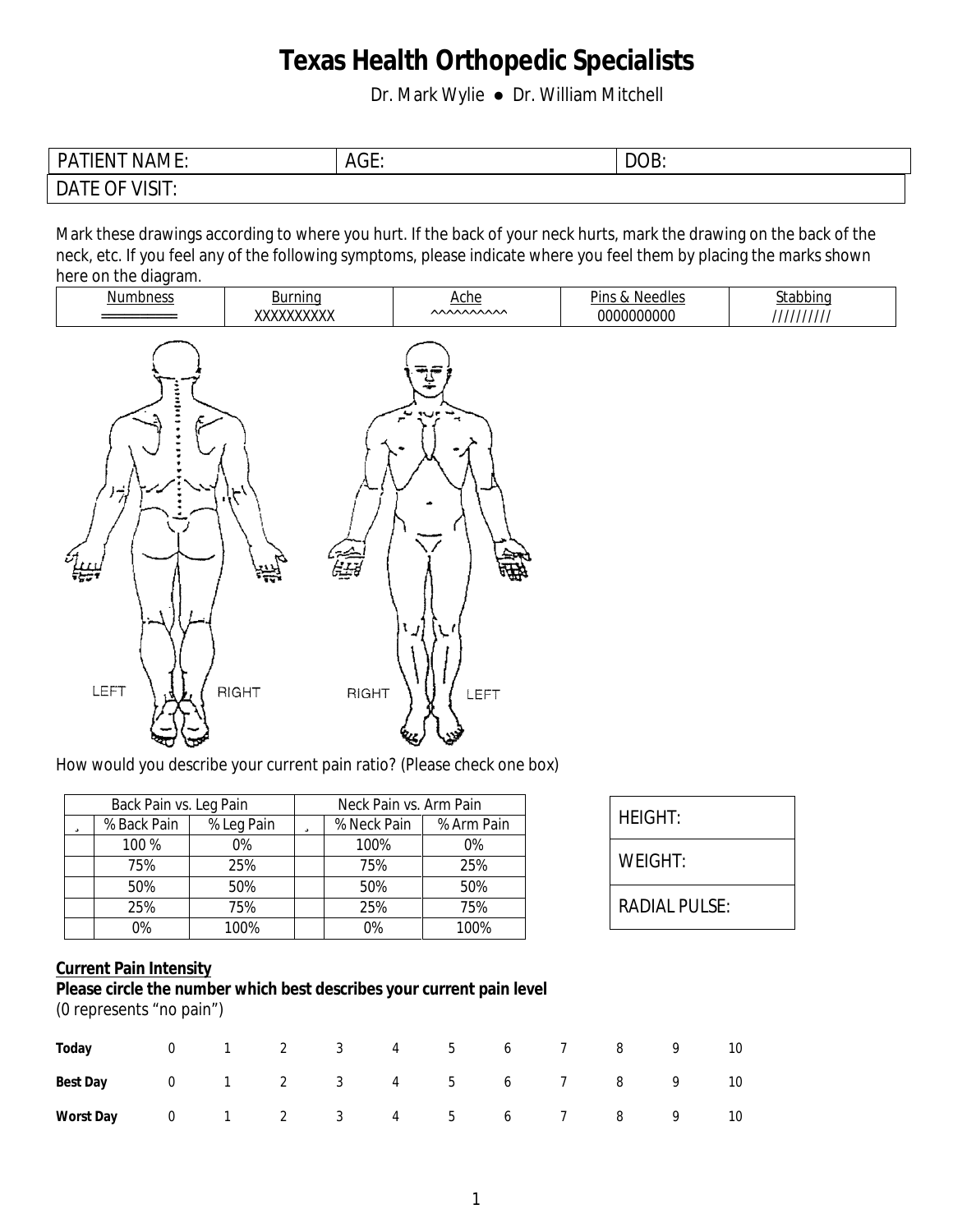| <b>PATIENT NAME:</b>         |                                          |                                                |        |                                                                                                                  | DOB: |             |    |                    |                                                                                                                                              |  |
|------------------------------|------------------------------------------|------------------------------------------------|--------|------------------------------------------------------------------------------------------------------------------|------|-------------|----|--------------------|----------------------------------------------------------------------------------------------------------------------------------------------|--|
| Sex:                         | M or F                                   | Age:                                           |        | <b>Dominant Hand</b>                                                                                             |      |             |    | R or L             | <b>Date Your Pain Started:</b>                                                                                                               |  |
|                              |                                          |                                                |        | <b>Name of Physician</b>                                                                                         |      |             |    |                    |                                                                                                                                              |  |
| Orthopedics?                 |                                          | Which physician referred you to Fort Worth     |        | <b>Office Address</b>                                                                                            |      |             |    |                    |                                                                                                                                              |  |
|                              | What is the main reason for your visit?  |                                                |        |                                                                                                                  |      |             |    |                    |                                                                                                                                              |  |
|                              | What are your present symptoms?          |                                                |        |                                                                                                                  |      |             |    |                    |                                                                                                                                              |  |
|                              | Describe how the injury occurred?        |                                                |        |                                                                                                                  |      |             |    |                    |                                                                                                                                              |  |
|                              | of this injury? If yes, please describe. | Did you sustain any other injuries at the time |        | r Yes                                                                                                            | r    | No          |    |                    |                                                                                                                                              |  |
| Is this injury work related? |                                          |                                                |        | r Yes                                                                                                            |      | r No        |    | r Unsure           |                                                                                                                                              |  |
| compensation hearing?        | Is here any upcoming worker's            |                                                | r      | Yes                                                                                                              |      | r No        | r. | <b>Unsure</b>      |                                                                                                                                              |  |
|                              | Do you have a lawyer for your injury?    |                                                |        | r Yes                                                                                                            |      | r No        | r  | <b>Unsure</b>      |                                                                                                                                              |  |
|                              |                                          | Did an automobile accident cause your pain?    |        | r Yes                                                                                                            |      | r No        |    | r Unsure           |                                                                                                                                              |  |
|                              | <b>Description of the accident</b>       |                                                |        |                                                                                                                  |      |             |    |                    |                                                                                                                                              |  |
|                              |                                          |                                                |        |                                                                                                                  |      |             |    |                    |                                                                                                                                              |  |
|                              | Were you wearing a seatbelt?             |                                                |        | Yes                                                                                                              |      | No          |    |                    |                                                                                                                                              |  |
|                              | Is there upcoming litigation?            |                                                |        | r Yes                                                                                                            | r    | No          |    |                    |                                                                                                                                              |  |
|                              | Do you get leg pain as you walk?         |                                                |        | r Yes                                                                                                            |      | r No        |    |                    |                                                                                                                                              |  |
|                              | How far can you walk? (check one box)    |                                                |        | r Less than<br>1 block                                                                                           |      | $r$ 1 block |    | $r$ 5-10<br>blocks | r more than 1 mile                                                                                                                           |  |
| pain get better?             |                                          | If you sit down after you walk, does your leg  |        | r Yes                                                                                                            | r    | <b>No</b>   |    |                    |                                                                                                                                              |  |
| (check one box)              |                                          | How long have you had your current pain?       | r<br>r | r Unknown<br><b>About 1 Day</b><br><b>About 3 days</b><br><b>About 1 week</b><br>About 1 month<br>About 3 months |      |             | r  |                    | r <b>About 6 months</b><br>About 6 months to 1 year<br>About 1 to 2 years<br>About 2 to 3 years<br>About 3 to 5 years<br>r More than 5 years |  |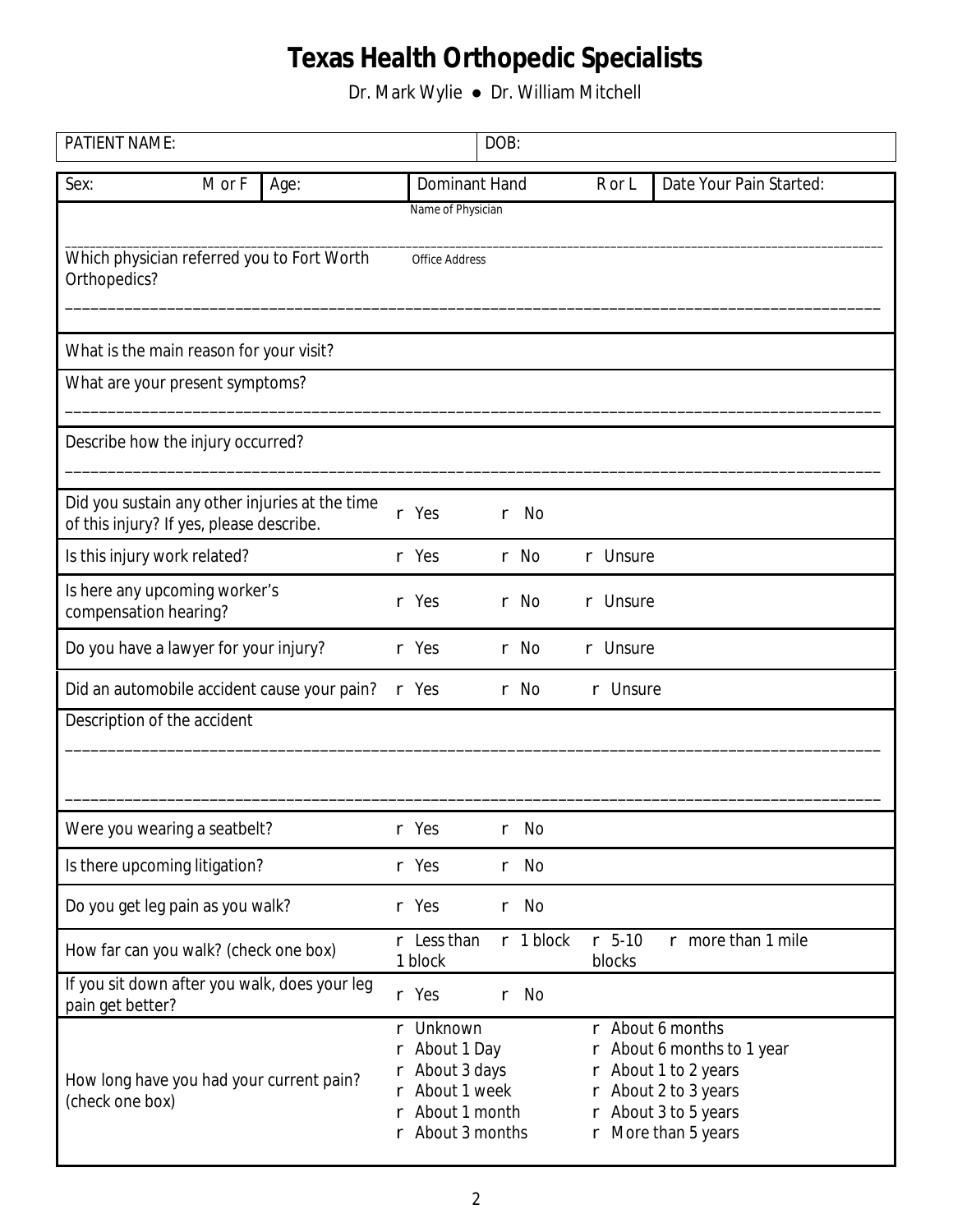| <b>PATIENT NAME:</b>                                                                                                        |   | DOB:                            |   |                                                                      |             |                                                       |              |                                  |
|-----------------------------------------------------------------------------------------------------------------------------|---|---------------------------------|---|----------------------------------------------------------------------|-------------|-------------------------------------------------------|--------------|----------------------------------|
| Have you recently or are you now experiencing<br>numbness and/or tingling in your leg, foot, arm or<br>hand?                |   | r Yes                           |   | r No                                                                 |             | $r$ Right                                             |              | r Left                           |
| If yes, in which body part?                                                                                                 |   |                                 |   |                                                                      |             |                                                       |              |                                  |
| Have you recently or are you now experiencing<br>weakness in your arms?                                                     |   | r Yes                           |   | r No                                                                 |             | r Right                                               |              | r Left                           |
| In your legs?                                                                                                               |   | r Yes                           |   | r No                                                                 |             | r Right                                               |              | r Left                           |
| Have you experienced any of the following changes<br>in urination?                                                          |   | r <b>Increased</b><br>frequency |   | r <b>Inability to</b><br>hold urine                                  | r           | Dribbling after $\Gamma$ Cannot pass<br>voiding       |              | urine                            |
| Have you experienced any of the following changes<br>in your bowels?                                                        |   | r Constipation r Diarrhea       |   |                                                                      | r           | Loss of control                                       |              |                                  |
| Have you noticed changes in sexual function?                                                                                |   | r Yes                           |   | r No                                                                 |             |                                                       |              |                                  |
| If yes, what?                                                                                                               |   |                                 |   |                                                                      |             |                                                       |              |                                  |
| Do you have headaches?                                                                                                      |   | r Yes                           |   | r No                                                                 |             |                                                       |              |                                  |
| Have you recently been depressed because of your<br>pain?                                                                   |   | r Yes                           | r | No                                                                   | r           | <b>Sometimes</b>                                      |              |                                  |
| Does the pain wake you up at night?                                                                                         |   | r Yes                           |   | r No                                                                 |             |                                                       |              |                                  |
| How many hours per night do you sleep?                                                                                      |   |                                 |   |                                                                      |             |                                                       |              |                                  |
| Is the pain in your back and neck constant or<br>intermittent?                                                              |   | Constant                        |   | <b>Intermittent</b>                                                  |             |                                                       |              |                                  |
| Is the pain in your leg and arm constant or<br>intermittent?                                                                | r | <b>Constant</b>                 | r | <b>Intermittent</b>                                                  |             |                                                       |              |                                  |
| Which word in each group best describes your<br>pain?                                                                       | r | r Dull<br><b>Sharp</b>          | r | <b>Superficial</b><br>Deep                                           | r<br>r<br>r | <b>Burning</b><br><b>Throbbing</b><br><b>Shooting</b> | $r_{-}$<br>r | <b>Stabbing</b><br><b>Aching</b> |
| Does the pain keep you from participating in<br>activities you enjoy?                                                       |   | r Yes                           |   | r No                                                                 |             |                                                       |              |                                  |
| Is your pain severe enough to consider surgery?                                                                             |   | r Yes                           |   | r No                                                                 |             |                                                       |              |                                  |
| Please mark the activities that make your pain worse                                                                        |   |                                 |   |                                                                      |             |                                                       |              |                                  |
| r Sitting<br><b>Standing</b><br>r<br>Lying on your side<br>Lying on your back<br><b>Coughing/Sneezing</b><br>r Lifting<br>r |   |                                 |   | r Leaning forward<br>r Lying on your stomach<br>r Getting out of bed |             | r Walking<br>r Driving                                |              |                                  |
| Please mark the activities that make your pain better:                                                                      |   |                                 |   |                                                                      |             |                                                       |              |                                  |
| <b>Standing</b><br>r Sitting<br>r<br>Lying on your side<br>Lying on your back<br><b>Coughing/Sneezing</b><br>r Lifting      |   |                                 |   | r Leaning forward<br>r Lying on your stomach<br>r Getting out of bed |             | r Walking<br>r Driving                                |              |                                  |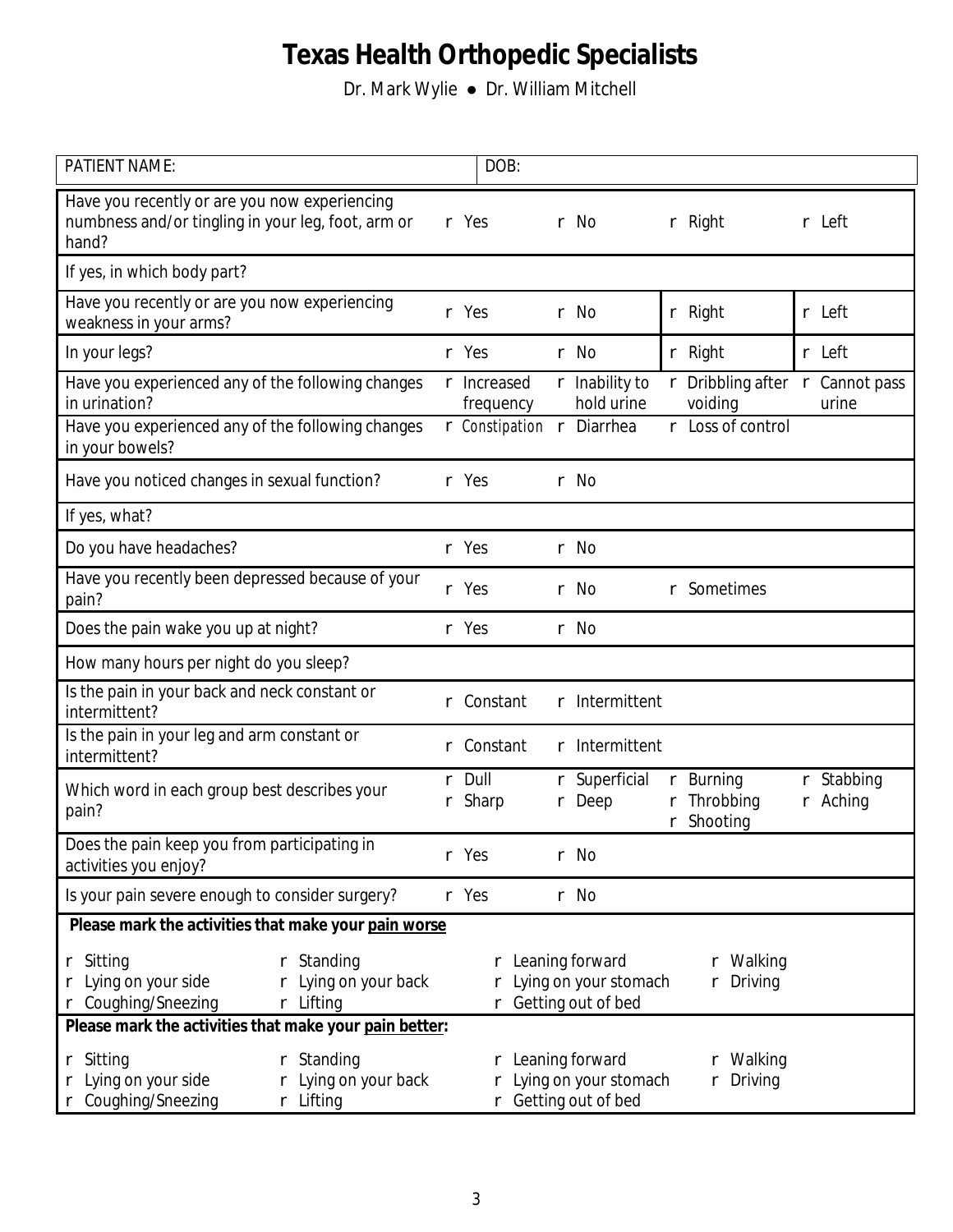Dr. Mark Wylie ● Dr. William Mitchell

| <b>PATIENT NAME:</b> | DOB. |
|----------------------|------|
|                      |      |

Please check the boxes next to those treatments you have used for your present condition. Then indicate whether the treatment was helpful or not helpful.

| <b>Treatment</b>                                                   | <b>Helpful</b> | <b>Not Helpful</b> |
|--------------------------------------------------------------------|----------------|--------------------|
| Physical therapy If so, how many visits?                           |                |                    |
| Hot packs/ice, massage, muscle stimulation, ultrasound, etc.       |                |                    |
| <b>Exercise for proper posture (stabilization)</b>                 |                |                    |
| <b>Exercise to build strength/endurance (bike, treadmill, etc)</b> |                |                    |
| <b>Back School Education</b><br>r                                  |                |                    |
| Work hardening/conditioning                                        |                |                    |
| <b>Traction</b>                                                    |                |                    |
| <b>Chiropractic Adjustment</b>                                     |                |                    |
| <b>Acupuncture</b>                                                 |                |                    |
| <b>Epidural Injection</b> If so, how many visits have you had?     |                |                    |
| <b>TENS Unit</b>                                                   |                |                    |
| <b>Pain Medicine</b>                                               |                |                    |
| <b>Prednisone</b>                                                  |                |                    |
| <b>Brace</b>                                                       |                |                    |

Please mark the following tests you have undergone for your present condition

| <b>Test</b>              | <b>Date of Testing</b> | <b>Location of Testing</b><br>(Hospital etc.) | <b>Place a check for those results</b><br>you will bring or have sent to THC |
|--------------------------|------------------------|-----------------------------------------------|------------------------------------------------------------------------------|
| Regular spine x-ray      |                        |                                               |                                                                              |
| <b>CT</b> Scan           |                        |                                               |                                                                              |
| <b>MR</b><br>r.          |                        |                                               |                                                                              |
| <b>Myelogram</b><br>r    |                        |                                               |                                                                              |
| <b>EMG</b> (needle test) |                        |                                               |                                                                              |
| Discogram                |                        |                                               |                                                                              |
| <b>Bone Scan</b>         |                        |                                               |                                                                              |

Have you had back or neck problems before? If yes, describe below.  $\Gamma$  Yes r No

| <b>Description of Injury</b> | <b>Description of Injury</b> | <b>Months off Work</b> |
|------------------------------|------------------------------|------------------------|
|                              |                              |                        |
|                              |                              |                        |
|                              |                              |                        |

Have you had any previous injuries at work? If yes, describe below.  $\Gamma$  Yes r No

| <b>Description of Injury</b> | <b>Description of Injury</b> | <b>Months off Work</b> |
|------------------------------|------------------------------|------------------------|
|                              |                              |                        |
|                              |                              |                        |
|                              |                              |                        |

### If you had previous episodes, did they cause any of the following?

| r <b>Back or neck pain only</b> |       |      |             |  |
|---------------------------------|-------|------|-------------|--|
| $\Gamma$ Leg or arm pain only   | Right | Left | <b>Both</b> |  |
| $r$ Back pain and leg pain      | Right | Left | $r$ Both    |  |
| $r$ Neck pain and arm pain      | Right | Left | <b>Both</b> |  |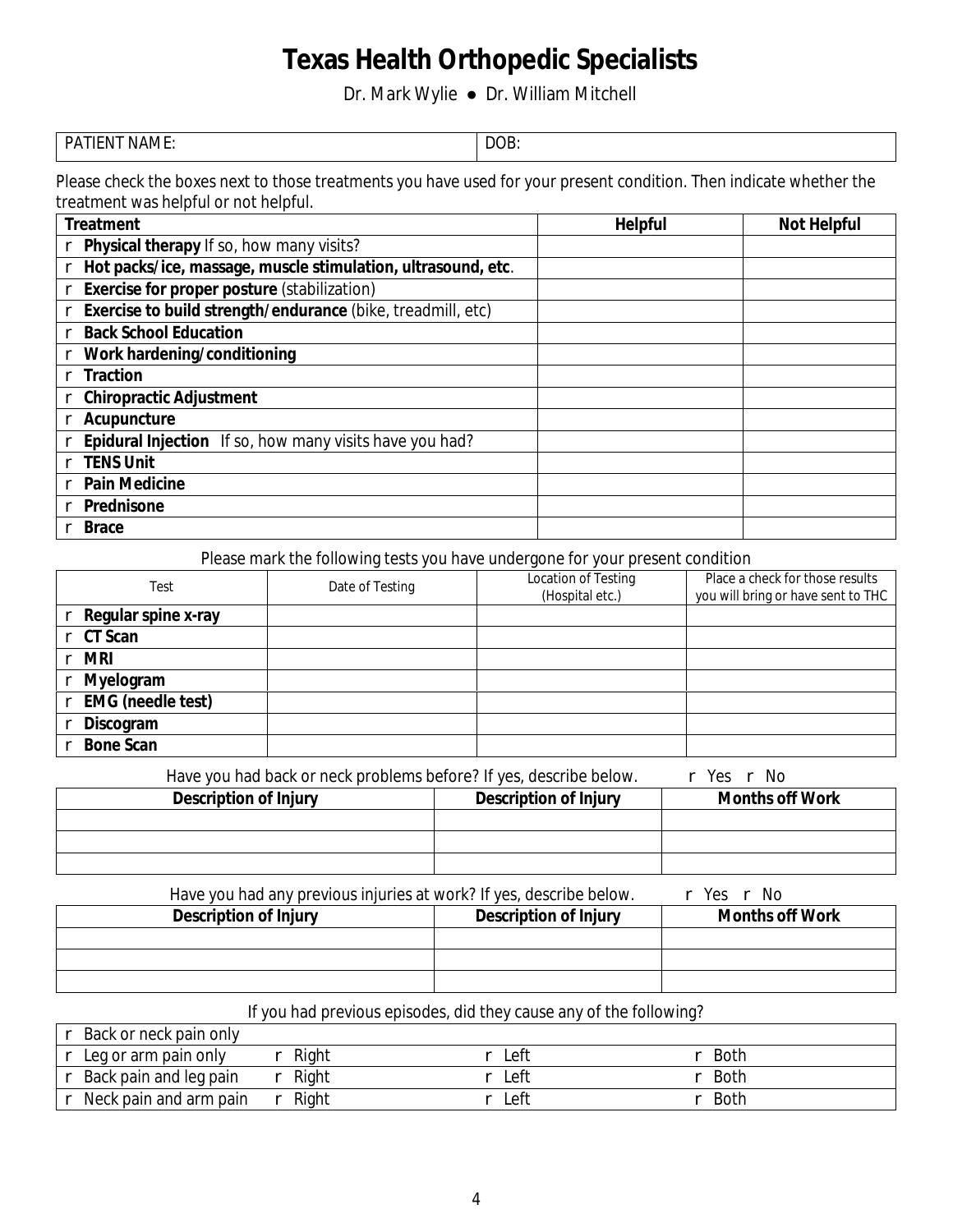| <b>PATIENT NAME:</b>                                                                                    |                                   | DOB:                                                                  |                                     |                                         |
|---------------------------------------------------------------------------------------------------------|-----------------------------------|-----------------------------------------------------------------------|-------------------------------------|-----------------------------------------|
| Have you had any previous surgeries on or relating to your neck or back?<br>r Yes<br>r No               |                                   |                                                                       |                                     |                                         |
| <b>Procedure</b>                                                                                        |                                   | <b>Date</b>                                                           |                                     | Surgeon                                 |
|                                                                                                         |                                   |                                                                       |                                     |                                         |
|                                                                                                         |                                   |                                                                       |                                     |                                         |
|                                                                                                         |                                   |                                                                       |                                     |                                         |
| What were your symptoms before your last surgery?                                                       |                                   |                                                                       |                                     |                                         |
| r <b>Back pain only</b>                                                                                 |                                   | r Neck pain only                                                      |                                     |                                         |
| Back pain and right leg pain                                                                            |                                   | r Neck and right arm pain                                             |                                     |                                         |
| <b>Back and left leg pain</b>                                                                           |                                   | r Neck and left arm pain                                              |                                     |                                         |
| <b>Back and pain in both legs</b>                                                                       |                                   | Neck and pain in both arms                                            |                                     |                                         |
| Did you improve after your last surgery?                                                                |                                   |                                                                       |                                     |                                         |
| How long were you better after your last surgery?                                                       |                                   |                                                                       |                                     |                                         |
| <b>Unknown</b>                                                                                          |                                   | $r$ 6 months                                                          | $r$ 2-3 years                       |                                         |
| 1 day                                                                                                   |                                   | 6-12 months                                                           | 3-5 years                           |                                         |
| 1 month                                                                                                 | r                                 |                                                                       |                                     |                                         |
|                                                                                                         | $r1$ year                         |                                                                       |                                     | $r$ more than 5 years                   |
| 3 months                                                                                                |                                   |                                                                       |                                     |                                         |
| What was your work status after your last surgery?                                                      |                                   |                                                                       |                                     |                                         |
| r Returned to same job                                                                                  |                                   |                                                                       |                                     |                                         |
| Returned to same job part-time or light duty                                                            |                                   |                                                                       |                                     |                                         |
| Retrained and worked at a new job                                                                       |                                   |                                                                       |                                     |                                         |
| <b>Never returned to work</b>                                                                           |                                   |                                                                       |                                     |                                         |
| List below all the physicians, chiropractors and clinics you have consulted for your present condition. |                                   |                                                                       |                                     |                                         |
|                                                                                                         |                                   |                                                                       |                                     |                                         |
| <b>Name</b>                                                                                             | <b>Address</b>                    | Date of 1 <sup>st</sup> visit                                         |                                     | <b>Date Last Visit</b>                  |
|                                                                                                         |                                   |                                                                       |                                     |                                         |
|                                                                                                         |                                   |                                                                       |                                     |                                         |
|                                                                                                         |                                   |                                                                       |                                     |                                         |
|                                                                                                         |                                   |                                                                       |                                     |                                         |
|                                                                                                         |                                   |                                                                       |                                     |                                         |
|                                                                                                         |                                   |                                                                       |                                     |                                         |
| How many hours of your usual work day do you spend?                                                     |                                   |                                                                       |                                     |                                         |
| <b>Standing:</b><br>Sitting:                                                                            | <b>Walking:</b>                   | Driving:                                                              | Lifting:                            | <b>How Heavy?</b>                       |
| Which type of duty are you currently working:                                                           |                                   | r Light duty                                                          |                                     | $r$ Heavy duty                          |
| Do you want a different job?                                                                            |                                   | r Yes                                                                 |                                     | No<br>r                                 |
| Do you plan to return to your job?                                                                      |                                   | r Yes                                                                 |                                     | r No                                    |
| <b>Past Medical History</b>                                                                             |                                   | (Please check any of the following problems you have had in the past) |                                     |                                         |
| <b>Diabetes</b>                                                                                         | r Tuberculosis                    |                                                                       |                                     | r Difficulty in Bowel Movements         |
| <b>Heart Disease</b>                                                                                    | <b>Arthritis</b><br>r             |                                                                       | r                                   | <b>Prostatic Problems</b>               |
| <b>High Blood Pressure</b>                                                                              |                                   | <b>Hepatitis (Yellow Jaundice)</b>                                    |                                     | <b>Kidney Infections</b>                |
| Cancer                                                                                                  | <b>Asthma</b><br>r                |                                                                       | r                                   | <b>Kidney Stones</b>                    |
| <b>Heart Attack</b>                                                                                     | <b>Stomach Ulcers</b>             |                                                                       |                                     | <b>Swelling of Toe or Finger Joints</b> |
| <b>Seizure</b>                                                                                          | <b>Dizziness</b>                  |                                                                       |                                     | <b>Headaches</b>                        |
|                                                                                                         | r                                 |                                                                       |                                     |                                         |
| <b>Loss of Consciousness</b>                                                                            | <b>Fainting</b>                   |                                                                       | <b>Infections</b>                   |                                         |
| <b>Unexplained Weight Loss</b><br>r<br><b>Night Sweats</b><br>r                                         | <b>Difficulty Swallowing</b><br>r | <b>Change in Ability to Pass Urine</b>                                | r Depression<br><b>Strokes</b><br>r |                                         |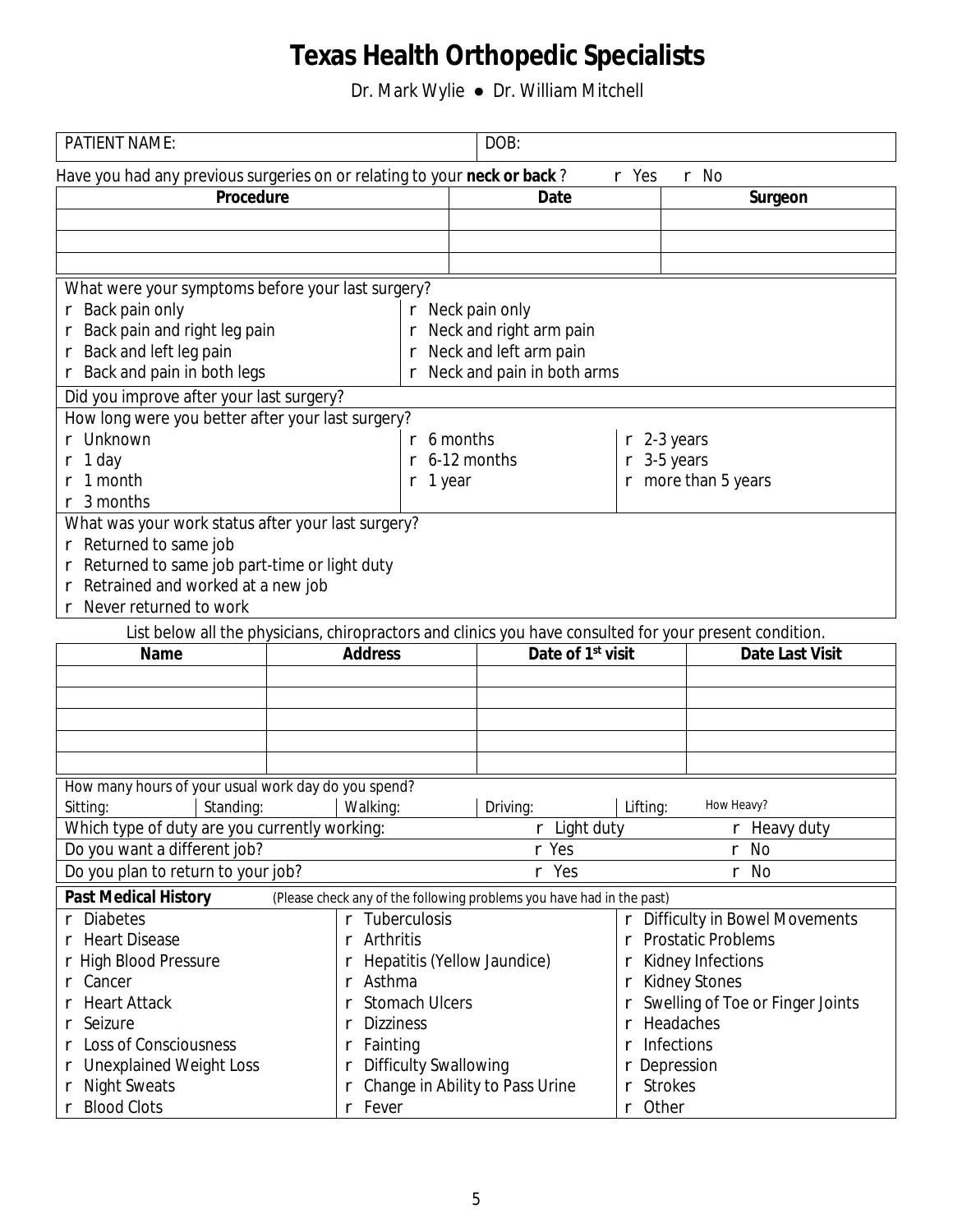| .<br>PА<br>-- | OB<br>$   -$ |
|---------------|--------------|
|               |              |

#### Please list **ALL PAST HOSPITALIZATIONS** and **ALL PAREVIOUS SURGERY**. If none, circle: NONE

| <b>Past Illnesses or Surgeries</b> | <b>Date</b> |
|------------------------------------|-------------|
|                                    |             |
|                                    |             |
|                                    |             |
|                                    |             |
|                                    |             |
|                                    |             |
|                                    |             |

#### **Medications**

Do you have any allergies to medications? If yes, which ones? r Yes r No

#### Which medications are you currently using for your back or neck:

| <b>Medication</b> | # per day | <b>Medication</b> | # per day |
|-------------------|-----------|-------------------|-----------|
|                   |           |                   |           |
|                   |           |                   |           |
|                   |           |                   |           |
|                   |           |                   |           |

#### Which medications did you previously use for your back or neck:

| <b>Medication</b> | # per day | <b>Medication</b> | # per day |
|-------------------|-----------|-------------------|-----------|
|                   |           |                   |           |
|                   |           |                   |           |
|                   |           |                   |           |
|                   |           |                   |           |

#### Which medications are you taking for other problems? List all of your medications

| <b>Medication</b> | $#$ per day | <b>Medication</b> | # per day |
|-------------------|-------------|-------------------|-----------|
|                   |             |                   |           |
|                   |             |                   |           |
|                   |             |                   |           |
|                   |             |                   |           |

| <b>Social History</b>                                                |                 |                 |             |  |
|----------------------------------------------------------------------|-----------------|-----------------|-------------|--|
| <b>Married</b><br>Are you?<br>Single<br>r                            | <b>Divorced</b> | r Widow/Widower |             |  |
| If married, what is the age, health                                  |                 |                 |             |  |
| And occupation of your spouse?                                       | Age:            | <b>Health:</b>  | Occupation: |  |
| How much schooling have you completed?                               |                 |                 |             |  |
| r Completed less than high school                                    |                 |                 |             |  |
| r Graduated from high school                                         |                 |                 |             |  |
| Completed 1 to 3 year of college                                     |                 |                 |             |  |
| Graduated from a 2 year associate degree program or technical school |                 |                 |             |  |
| Graduated from college (Bachelor's degree or equivalent)             |                 |                 |             |  |
| r Completed post-graduate or professional degree                     |                 |                 |             |  |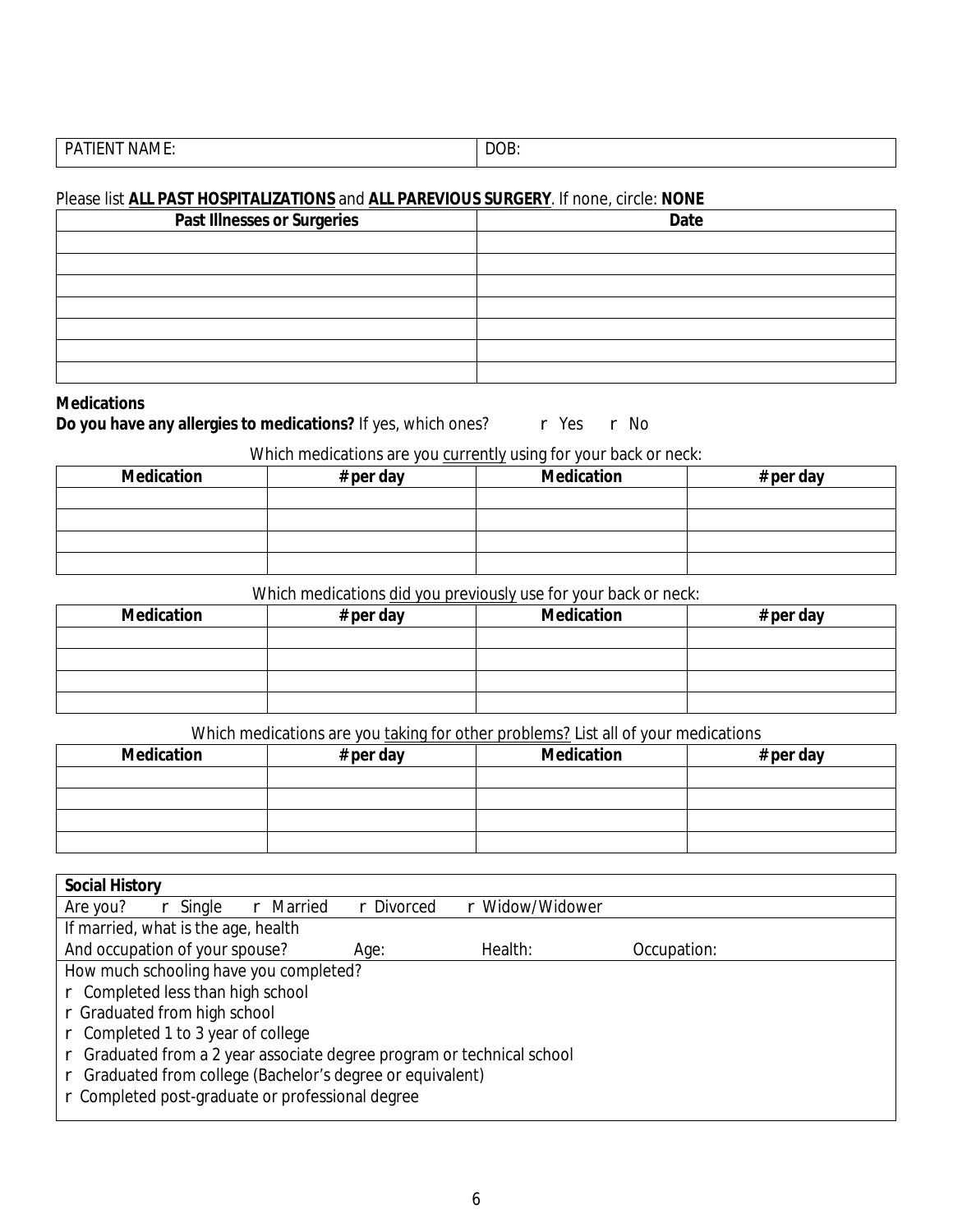Dr. Mark Wylie ● Dr. William Mitchell

| <b>PATIENT NAME:</b>                                   | DOB:                                         |             |
|--------------------------------------------------------|----------------------------------------------|-------------|
| <b>Children</b>                                        | Age: Living at home:<br>Age: Living at home: |             |
| <b>Habits</b>                                          | Age: Living at home:                         |             |
| <b>Drug Use:</b><br>r Yes<br>r No                      | Type:                                        | Amount/day: |
| <b>Alcohol Use:</b><br>r Yes<br>r No                   | Type:                                        | Amount/day: |
| <b>Tobacco Use:</b><br>r Yes<br>r No                   | Type:                                        | Packs/day:  |
| Have you ever had problems with alcohol or drug abuse: | Yes<br>r                                     | r No        |

#### **Family History**

| <b>Father:</b><br>r Alive & Well r Died                                                                   | Age:               | <b>Cause of Death:</b> |
|-----------------------------------------------------------------------------------------------------------|--------------------|------------------------|
| <b>Mother:</b> r Alive & Well r Died                                                                      | Age:               | <b>Cause of Death:</b> |
| Did you have a happy childhood?                                                                           | r Yes              | r No                   |
| Is there a history of difficulty with an esthesia? If yes, please describe                                | $\mathbb{R}^n$ Yes | r No                   |
| Is there a history of malignant hyperthermia?<br>Is there a bleeding tendency in your family or yourself? | r Yes              | r No                   |

| <b>Occupational History</b> |                             |           |
|-----------------------------|-----------------------------|-----------|
| Name of Employer:           |                             |           |
| Occupation:                 |                             | How long? |
| <b>Date Last Worked:</b>    | <b>Previous Employment:</b> |           |

### Please mark your current symptoms below. If you have none, please circle: **NONE**

| r Weight loss or gain              |                            | r Frequent or unusual headache   | <b>Bleeding problems</b>  |  |  |
|------------------------------------|----------------------------|----------------------------------|---------------------------|--|--|
| r Fatigue                          | r Hearing Loss             |                                  | <b>Nausea</b>             |  |  |
| Fever                              |                            | <b>Mouth or dental infection</b> | <b>Vomiting</b>           |  |  |
| Chills                             | Loss of vision             |                                  | Diarrhea-chronic          |  |  |
| Night sweats                       | <b>Shortness of breath</b> |                                  | <b>Incontinence</b>       |  |  |
| <b>Rashes</b>                      | r Difficulty breathing     |                                  | <b>Frequency of urine</b> |  |  |
| <b>Birthmarks</b>                  | r Productive cough         |                                  | <b>Urgency of urine</b>   |  |  |
| Open wounds or sores               |                            | Chest pain or pressure           | <b>Retention of urine</b> |  |  |
| r Drainage                         | r Irregular heart beat     |                                  | <b>Paralysis</b>          |  |  |
| r Multiple joint pain              | <b>Swelling of ankles</b>  |                                  | <b>Loss of sensation</b>  |  |  |
| r Multiple joint swelling          |                            | r Blood clots in legs or lungs   | <b>Depression</b>         |  |  |
| r Multiple joint stiffness         | <b>Varicose veins</b>      |                                  | Episodes of mania         |  |  |
| <b>Generalized muscle weakness</b> | <b>Deformity</b>           |                                  | <b>Inability to sleep</b> |  |  |
|                                    |                            |                                  |                           |  |  |
| <b>PATIENT SIGNATURE:</b>          |                            | DATE:                            |                           |  |  |
| <b>History Reviewed By</b>         |                            |                                  |                           |  |  |
|                                    |                            | Date:                            |                           |  |  |
|                                    |                            | Date:                            |                           |  |  |
|                                    |                            | Date:                            |                           |  |  |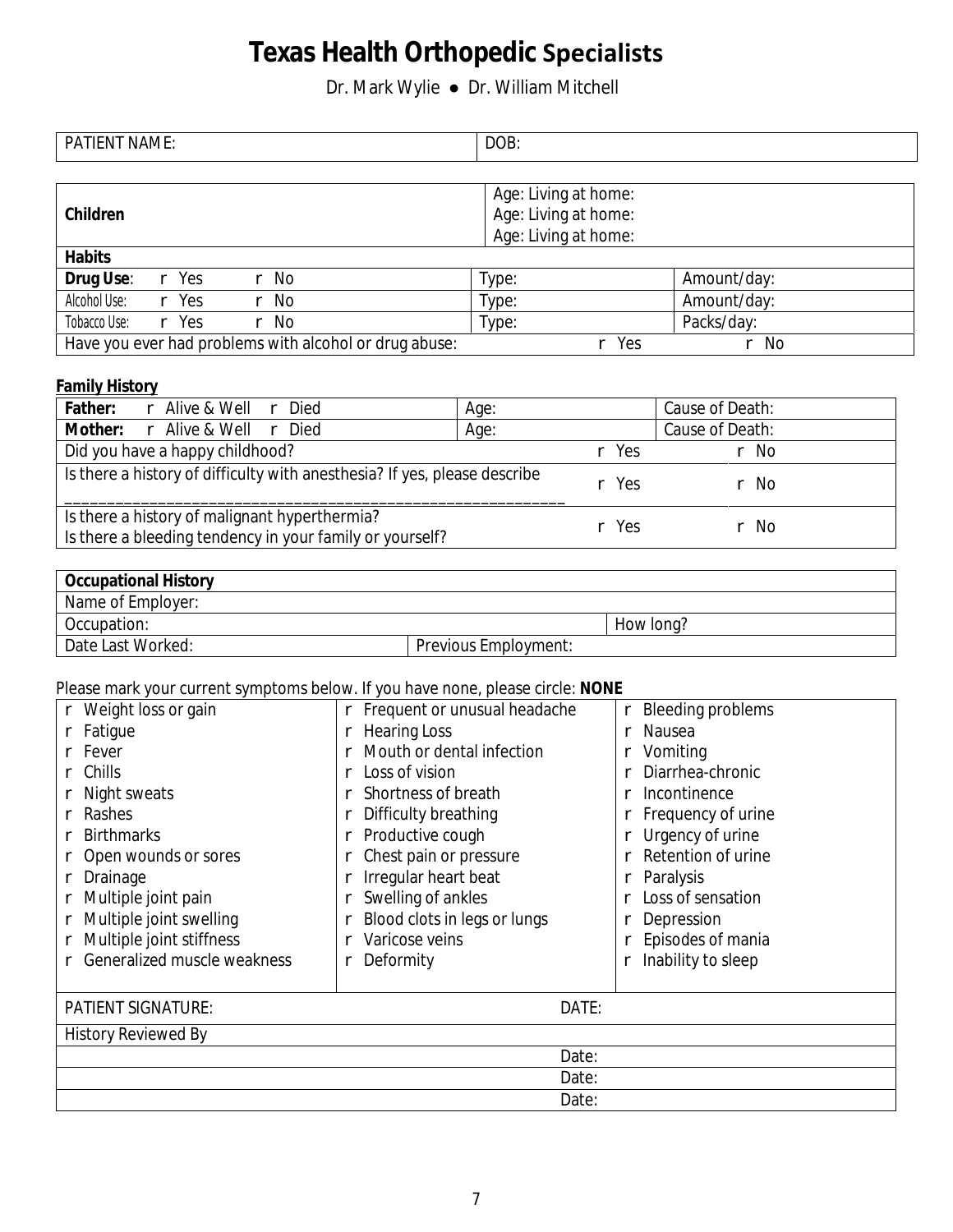| $\mathbf{v}$ , $\mathbf{v}$ , $\mathbf{v}$<br>PΔ<br>. N/I H *<br>יי | $\bf{D}$<br>ww. |
|---------------------------------------------------------------------|-----------------|
|                                                                     |                 |

| Please tell us HOW PAIN HAS AFFECTED YOUR ABILITY TO PREFORM the following daily activities during the last four weeks. |                                                                     |  |  |  |  |
|-------------------------------------------------------------------------------------------------------------------------|---------------------------------------------------------------------|--|--|--|--|
| <b>Dressing (check one box)</b>                                                                                         | <b>Sleeping (check one box)</b>                                     |  |  |  |  |
| r I can usually dress myself without pain                                                                               | r Isleep well                                                       |  |  |  |  |
| r I can dress myself without increasing pain                                                                            | r Pain occasionally interrupts my sleep                             |  |  |  |  |
| r I can dress myself but pain increased                                                                                 | $\Gamma$ Pain interrupts my sleep half of the time                  |  |  |  |  |
| r I can dress myself but have significant pain                                                                          | r Pain often interrupts my sleep                                    |  |  |  |  |
| r I can dress myself but with very severe pain                                                                          | Pain always interrupts my sleep                                     |  |  |  |  |
| r I cannot dress myself                                                                                                 | r Inever sleep well                                                 |  |  |  |  |
| Lifting (check one box)                                                                                                 | Social and Recreational Life (check one box)                        |  |  |  |  |
| r I can lift heavy objects without pain                                                                                 | n My social and recreational life is unchanged                      |  |  |  |  |
| r I can lift heavy objects but it is painful                                                                            | My social and recreational life is unchanged but it                 |  |  |  |  |
| r Pain prevents me from lifting heavy objects but I can                                                                 | increases pain                                                      |  |  |  |  |
| manage if they are on a table                                                                                           | $r$ My social and recreational life is unchanged but it             |  |  |  |  |
| r Pain prevents me from lifting heavy objects but I can                                                                 | severely increases pain                                             |  |  |  |  |
| manage light to medium objects if they are on a table                                                                   | r Pain has restricted my social and recreational life               |  |  |  |  |
| r I can only lift light objects                                                                                         | $r$ Pain has severely restricted my social and recreational         |  |  |  |  |
| r I cannot lift anything                                                                                                | life                                                                |  |  |  |  |
|                                                                                                                         | $\Gamma$ I have essentially no social and recreational life because |  |  |  |  |
|                                                                                                                         | of pain                                                             |  |  |  |  |
| <b>Walking (check one box)</b>                                                                                          | <b>Traveling (check one box)</b>                                    |  |  |  |  |
| r Pain does not prevent me from walking                                                                                 | r I can travel anywhere                                             |  |  |  |  |
| Pain prevents me from walking more than 1 hour<br>r                                                                     | r I can travel anywhere but it gives me pain                        |  |  |  |  |
| Pain prevents me from walking more than 30 minutes<br>r                                                                 | r Pain is bad but I can manage to travel over 2 hours               |  |  |  |  |
| Pain prevents me from walking more than 10 minutes<br>r                                                                 | r Pain restricts me to trips of less than 1 hour                    |  |  |  |  |
| can only walk a few steps at a time                                                                                     | Pain restricts me to trips of less than 30 minutes                  |  |  |  |  |
| r I am unable to walk                                                                                                   | Pain prevents me from traveling<br>r                                |  |  |  |  |
| <b>Sitting (check one box)</b>                                                                                          | Sex Life (check one box)                                            |  |  |  |  |
| r I can sit in any chair as long as I like                                                                              | My sex life is unchanged                                            |  |  |  |  |
| can only sit in a special chair for as long as I like<br>rI                                                             | My sex life is unchanged but causes some extra pain<br>r            |  |  |  |  |
| r Pain prevents me from sitting more than 1 hour                                                                        | My sex life is nearly unchanged but is very painful<br>r            |  |  |  |  |
| Pain prevents me from sitting for more than 30 minutes<br>r.                                                            | My sex life is severely restricted by pain<br>r                     |  |  |  |  |
| Pain prevents me from sitting more than a few minutes<br>r                                                              | My sex life is nearly absent because of pain<br>r                   |  |  |  |  |
| r Pain prevents me from sitting at all                                                                                  | r Pain prevents any sex life at all                                 |  |  |  |  |
| <b>Standing (check one box)</b>                                                                                         | Pain Intensity (check one box)                                      |  |  |  |  |
| r I can stand as long as I want                                                                                         | $r$ I can tolerate the pain I have without having to us pain        |  |  |  |  |
| r I can stand as long as I want but it gives me pain                                                                    | killers.                                                            |  |  |  |  |
| $\Gamma$ Pain prevents me from standing for more than 1 hour                                                            | $\Gamma$ The pain is bad but I manage without taking pain killers   |  |  |  |  |
| $r$ Pain prevents me from standing for more than 30                                                                     | Pain killers give complete relief from pain                         |  |  |  |  |
| minutes                                                                                                                 | Pain killers give moderate relief from pain<br>r                    |  |  |  |  |
| $\Gamma$ Pain prevents me from standing for more than 10                                                                | Pain killers give very little relief from pain<br>r                 |  |  |  |  |
| minutes                                                                                                                 | r Pain killers have no effect on the pain and I do not use          |  |  |  |  |
| r Pain prevents me from standing at all                                                                                 | them                                                                |  |  |  |  |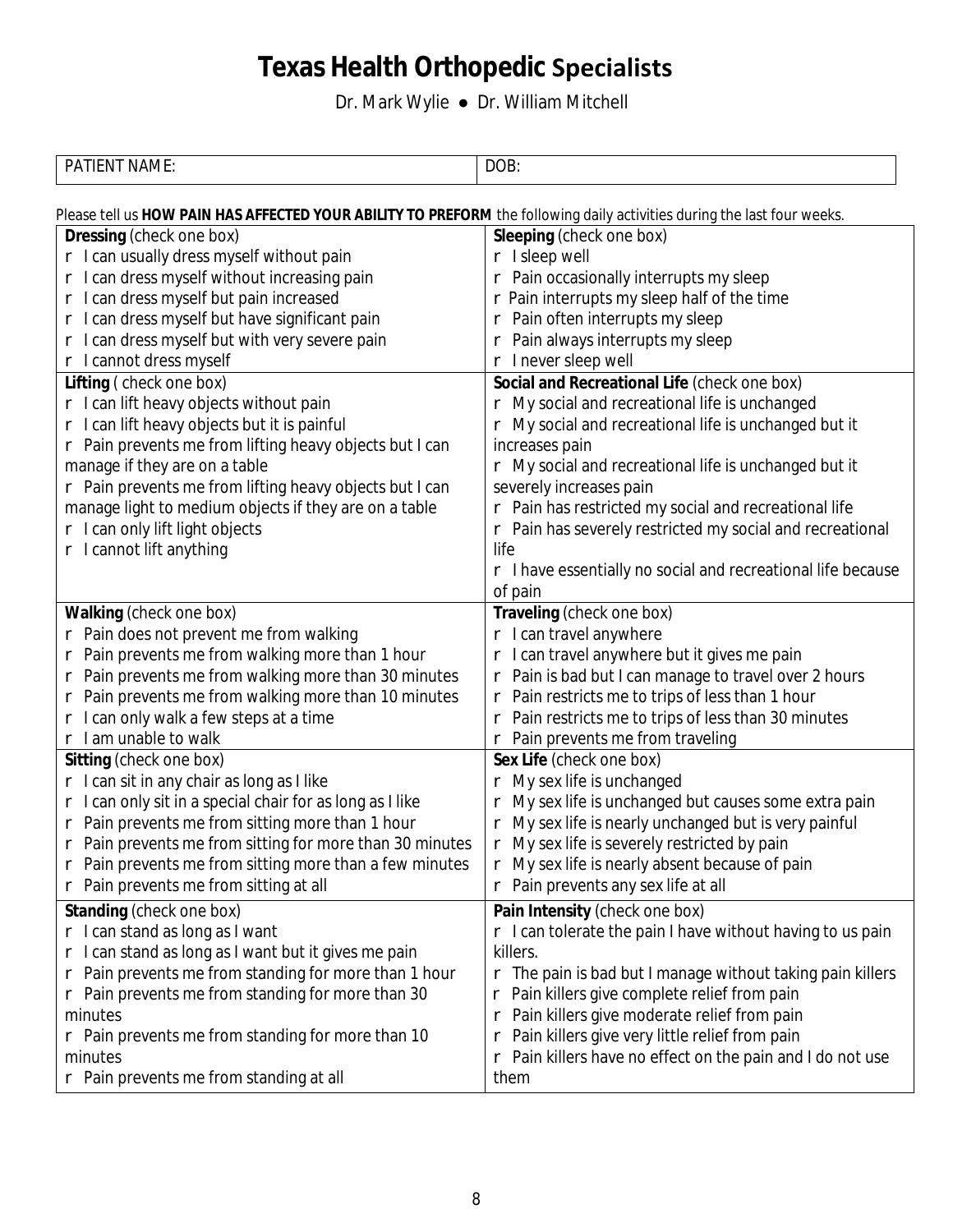Dr. Mark Wylie ● Dr. William Mitchell

| <b>*******</b><br>D۸<br>∣AM ŀ∙<br>the contract of the contract of the contract of the contract of the contract of the contract of the contract of | DOB.<br>$\sim$ $\sim$ $\sim$ $\sim$ $\sim$ |
|---------------------------------------------------------------------------------------------------------------------------------------------------|--------------------------------------------|
|                                                                                                                                                   |                                            |

This survey asks for your views about your health. This information will help keep track of how you feel and how well you are able to do your usual activities. Answer every question by filling in the appropriate box. If you are unsure about how to answer the questions, please provide the best answer you can.

|                                                                                                          | 1. Are you male or female?                                                                                         | r Male                 | r Female              |                        |  |  |  |  |  |
|----------------------------------------------------------------------------------------------------------|--------------------------------------------------------------------------------------------------------------------|------------------------|-----------------------|------------------------|--|--|--|--|--|
|                                                                                                          |                                                                                                                    |                        | $r$ 55-64             |                        |  |  |  |  |  |
|                                                                                                          | $r$ Less than 35<br>2. How old were you on                                                                         | $r$ 35-44<br>$r$ 45-54 | r 65-74               | $r$ 75-84<br>$r$ 85 or |  |  |  |  |  |
| older                                                                                                    |                                                                                                                    |                        |                       |                        |  |  |  |  |  |
| you last birthday?<br>r Excellent r Very Good r Good r Fair r Poor                                       |                                                                                                                    |                        |                       |                        |  |  |  |  |  |
|                                                                                                          | 3. In general, how would you say your                                                                              |                        |                       |                        |  |  |  |  |  |
|                                                                                                          | health is?                                                                                                         |                        |                       |                        |  |  |  |  |  |
|                                                                                                          | 4. Compared to one year ago, how would you rate your health in general now?                                        |                        |                       |                        |  |  |  |  |  |
|                                                                                                          | r Much better now r Somewhat better now r About the same r Somewhat worse now r Much worse now than 1 year ago     |                        |                       |                        |  |  |  |  |  |
|                                                                                                          | 5. The following items are about activities you might do during a typical day. Does your health limit you in these |                        |                       |                        |  |  |  |  |  |
|                                                                                                          | activities? If so, how much? (Mark one box at each line)                                                           |                        |                       |                        |  |  |  |  |  |
|                                                                                                          |                                                                                                                    | Yes, limited a lot     | Yes, limited a little | No, not limited at all |  |  |  |  |  |
| a)                                                                                                       | Vigorous activities such as running,                                                                               |                        |                       |                        |  |  |  |  |  |
|                                                                                                          | lifting heavy objects, participating                                                                               |                        |                       |                        |  |  |  |  |  |
|                                                                                                          | in strenuous sports                                                                                                |                        |                       |                        |  |  |  |  |  |
| b)                                                                                                       | Moderate activities such as moving                                                                                 |                        |                       |                        |  |  |  |  |  |
|                                                                                                          | a table, pushing a vacuum cleaner,                                                                                 |                        |                       |                        |  |  |  |  |  |
|                                                                                                          | bowling or playing golf                                                                                            |                        |                       |                        |  |  |  |  |  |
| c)                                                                                                       | <b>Lifting or carrying groceries</b>                                                                               |                        |                       |                        |  |  |  |  |  |
| d)                                                                                                       | <b>Climbing several flights of stairs</b>                                                                          |                        |                       |                        |  |  |  |  |  |
| e)                                                                                                       | <b>Climbing one flight of stairs</b>                                                                               |                        |                       |                        |  |  |  |  |  |
| f)                                                                                                       | <b>Bending, kneeling or stooping</b>                                                                               |                        |                       |                        |  |  |  |  |  |
| g)                                                                                                       | <b>Walking more than a mile</b>                                                                                    |                        |                       |                        |  |  |  |  |  |
| h)                                                                                                       | <b>Walking several blocks</b>                                                                                      |                        |                       |                        |  |  |  |  |  |
| i)                                                                                                       | <b>Walking one block</b>                                                                                           |                        |                       |                        |  |  |  |  |  |
| j)                                                                                                       | <b>Bathing or dressing yourself</b>                                                                                |                        |                       |                        |  |  |  |  |  |
|                                                                                                          | 6. During the past 4 weeks, have you had any of the following problems with your work or other regular daily       |                        |                       |                        |  |  |  |  |  |
| activities                                                                                               |                                                                                                                    |                        |                       |                        |  |  |  |  |  |
|                                                                                                          | as a result of your physical health? (Mark one box on each line                                                    |                        |                       |                        |  |  |  |  |  |
|                                                                                                          | a) Cut down the amount of time you spent on work activities                                                        |                        | r Yes                 | r No                   |  |  |  |  |  |
|                                                                                                          | <b>b)</b> Accomplished less than you would like                                                                    |                        | r Yes                 | r No                   |  |  |  |  |  |
| c)                                                                                                       | Were limited in the kind of work or other activities                                                               |                        | r Yes                 | r No                   |  |  |  |  |  |
| d)                                                                                                       | Had difficulty performing the work or other activities                                                             |                        | r Yes                 | r No                   |  |  |  |  |  |
|                                                                                                          | (for example, it took extra effort)                                                                                |                        |                       |                        |  |  |  |  |  |
|                                                                                                          | 7. During the past 4 weeks, have you had any of the following problems with your work or other regular daily       |                        |                       |                        |  |  |  |  |  |
| <i>activities</i>                                                                                        |                                                                                                                    |                        |                       |                        |  |  |  |  |  |
| as a result of any emotional problems (such as feeling depressed or anxious)? (Mark one box on each line |                                                                                                                    |                        |                       |                        |  |  |  |  |  |
| Cut down the amount of time you spent on work activities<br>r Yes<br>r No<br>a)                          |                                                                                                                    |                        |                       |                        |  |  |  |  |  |
| b)                                                                                                       | <b>Accomplished less than you would like</b>                                                                       | r Yes                  | r No                  |                        |  |  |  |  |  |
| c)                                                                                                       | Didn't do work or other activities as carefully as usual                                                           |                        | r Yes                 | r No                   |  |  |  |  |  |
|                                                                                                          |                                                                                                                    |                        | r Yes                 | r No                   |  |  |  |  |  |